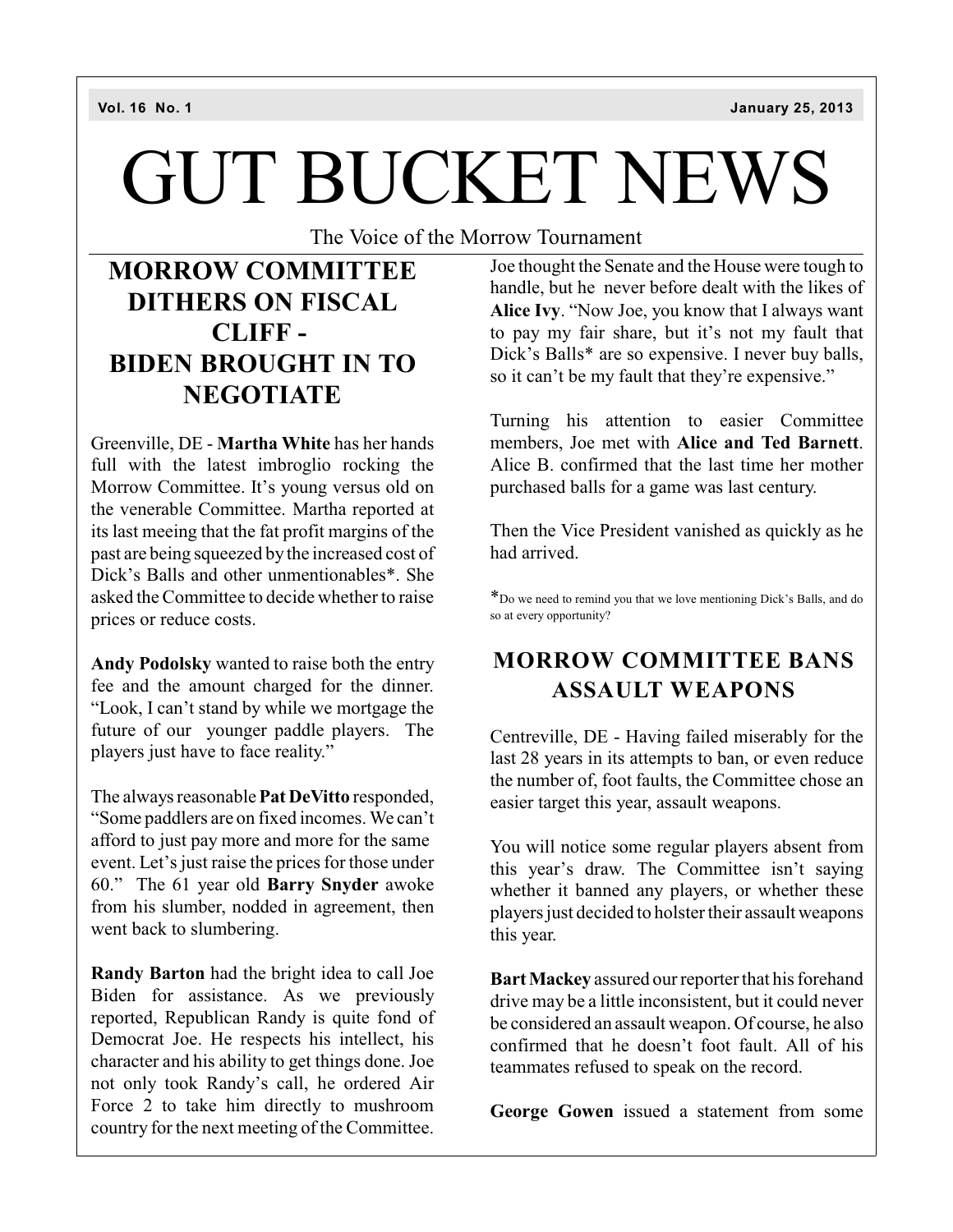tropical island. "I have absolute control over my serve, so it can't be an assault weapon. Whether I serve a FULL GOWEN, a 3/4 GOWEN or a HALF GOWEN, it is always my conscious decision whether my serve will be in or WAY WAY OUT.

Our efforts to reach **Pete Gray** and **Tony DeVitto** were unsuccessful.

Taking the opposite approach to the controversy was long time player **Shaw Taylor**. Shaw had no hesitation discussing his assault weapon or his foot fault. "I'm not playing another tournament until I can get my foot fault up to the service line. My current 3 foot "foot fault" is just not enough to get the advantage I want. And yes, my forehand and back hand are both assault weapons. You got a problem with that?"

#### **THANKS TO OUR COCKTAIL PARTY HOSTS**

| 1991      | Ellie & Ron Maroney      |
|-----------|--------------------------|
| 1994      | Peggy & Randy Barton     |
| 1995      | Debbie Pearce            |
| 1996      | Kirk & Pres Ayars        |
| 1997      | Nancy & Dave Marvin      |
| 1998      | Ann & Jeff Nielsen       |
| 1999      | Ellie & Ron Maroney      |
| 2000-2001 | Debbie Pearce*           |
| 2002-2004 | Leatrice & Toby Elliman* |
| 2005-2011 | Anne & Wade Scott**      |
| 2012-2013 | Sue Ann & John Kane      |
| 2014      | <b>YOUR NAME HERE!!</b>  |
|           |                          |

\*Hat Trick \*\* A Full Gowen & More

### **CELEBRATE WITH US 29 YEARS OF FUN!!!**

#### **PRENDERGAST FINALLY ADMITS TO DOPING**

Austin, TX - On the heels of the Lance Armstrong/Oprah Winfrey interview, who knew that **Cindy Prendergast** would admit to doping. There have been rumors for years that Cindy couldn't be that good. How could anyone be so nice and have so much success with so many different partners in a competitive/male dominated sport like mixed doubles? Her many vanquished opponents spread the rumor that she must be doing something unnatural and illegal to be able to play paddle that well over so many years.

Our always accurate, though slightly deaf or daft, reporter, **Dave (Gollum) Dietz**, tweeted that he overheard a conversation between Cindy and **Candy Goddu** in which Cindy clearly said she had been doping for a very long time. We had to investigate further.

When reached for comment Cindy responded cooly, "I never said I was doping. What I said was that I am a dope for not looking for a Morrow partner right in my own back yard. How could I ignore that cute **H.G.** in those bib overalls for all these years? Yes, I was a dope."

Well that explains it. We're looking forward to an all Farmer Final with H.G. and Jake. The Committee is considering bib overalls as the favor next year for the  $30<sup>th</sup>$  Annual Morrow Tournament.

#### **Morrow Trophies**

Dick's friends (235 donors) contributed generously to acquire the trophies awarded to the winners of each flight. The Flight A cup and Flight B tankard were acquired in 1985. The plate for the Championship Flight was acquired in 1990 after that flight was established in 1989.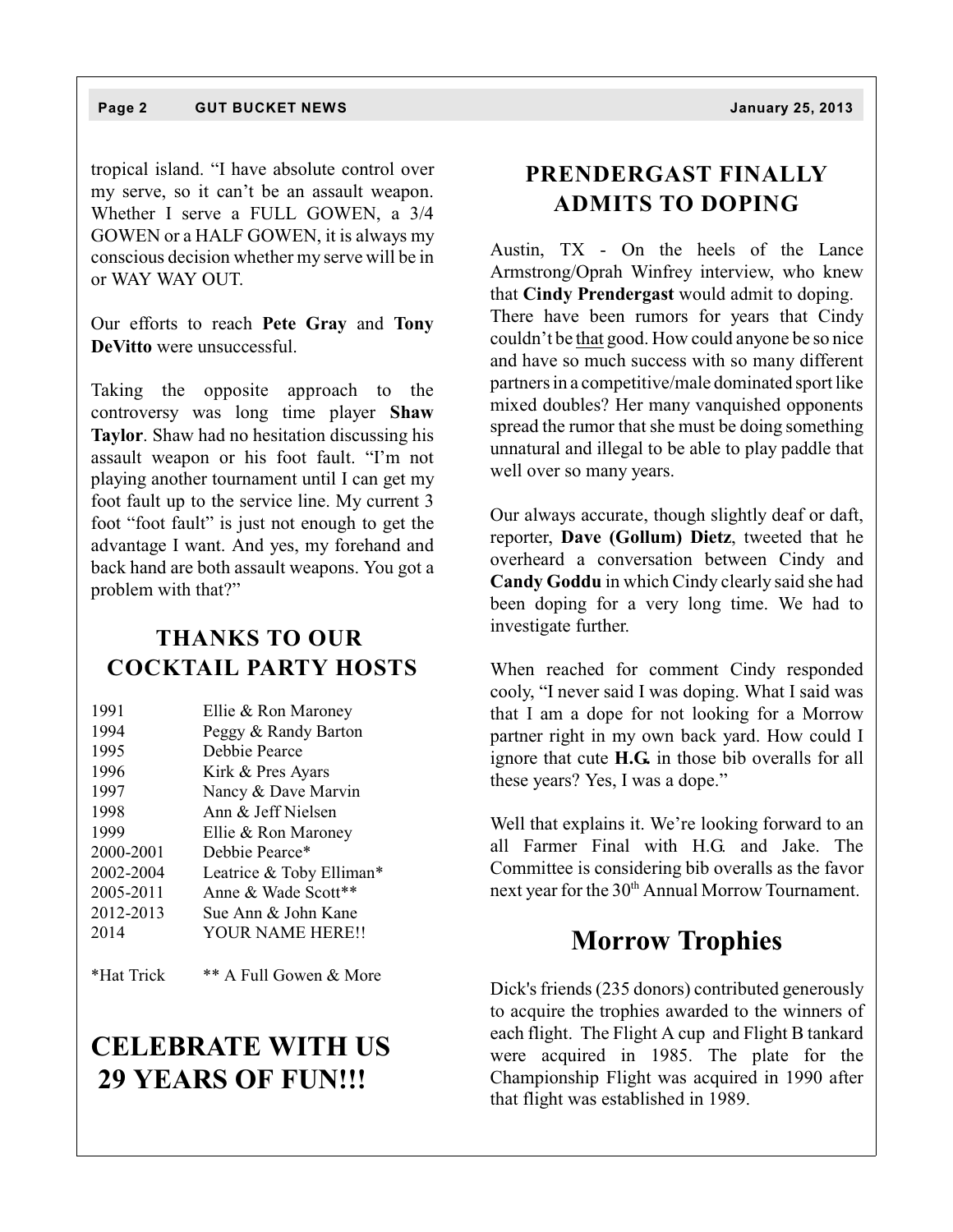#### **Page 3 GUT BUCKET NEWS January 25, 2013**

## Morrow Tournament Champions

|      | <b>CHAMPIONSHIP</b><br><b>FLIGHT</b> | <b>FLIGHT A</b>                    | <b>FLIGHT B</b>               |
|------|--------------------------------------|------------------------------------|-------------------------------|
| 1985 | Not Created Yet                      | Chas Burkhart<br>Caroline Burkhart | Ed Morrow<br>Wendy Richards   |
| 1986 | Not Created Yet                      | Ernie Rivet<br>Cindy Prendergast   | Hugo Schwandt<br>Nancy Marvin |
| 1987 | Not Created Yet                      | Chas Burkhart<br>Caroline Burkhart | John Hoover<br>Barbara Hoover |
| 1988 | Not Created Yet                      | Tim McAvoy<br>Laurie Hissey        | Chan Moore<br>Ceci Moore      |
| 1989 | Tim McAvoy                           | Larry Scott                        | Shaw Taylor                   |
|      | Laurie Hissey                        | Anna Brantley                      | Milbrey Jacobs                |
| 1990 | Chas Burkhart                        | Jeff Hulick                        | Chip Pollock                  |
|      | <b>Bunny Vosters</b>                 | Margaret Munday                    | Verna Teets                   |
| 1991 | Tim McAvoy                           | Ken Goddu                          | Rod Maroney                   |
|      | Laurie Hissey                        | Candy Goddu                        | Eileen Maroney                |
| 1992 | Tom Safford                          | Ron Groff                          | Jamie Marvel                  |
|      | Laurie Hissey                        | Maureen O'Berg                     | Lisa Hughes                   |
| 1993 | <b>Todd Marvin</b>                   | Penn Yeatman                       | George Hobbs                  |
|      | Cindy Prendertgast                   | Sandy Yeatman                      | Debbie Hobbs                  |
| 1994 | Tim McAvoy                           | Peter Veale                        | George Hobbs                  |
|      | Laurie Hissey                        | Milbrey Jacobs                     | Margaretta Brokaw             |
| 1995 | Todd Marvin                          | <b>Steve Kapp</b>                  | Hugh Wallace                  |
|      | Cindy Prendergast                    | Courtney Kapp                      | Janet Conigliaro              |
| 1996 | Todd Marvin                          | H. G. Haskell                      | Mike Skibicki                 |
|      | Cindy Prendergast                    | Eileen Maroney                     | Margaret Smith                |
| 1997 | <b>Bob Harrison</b>                  | Ed McQuillen                       | <b>Steve Smith</b>            |
|      | Cindy Prendergast                    | <b>Beth LaMotte</b>                | Wiz Applegate                 |
| 1998 | Ed McQuillen                         | Ken Goddu                          | Douglas White                 |
|      | <b>Cindy Prendergast</b>             | Candy Goddu                        | Carolina White                |